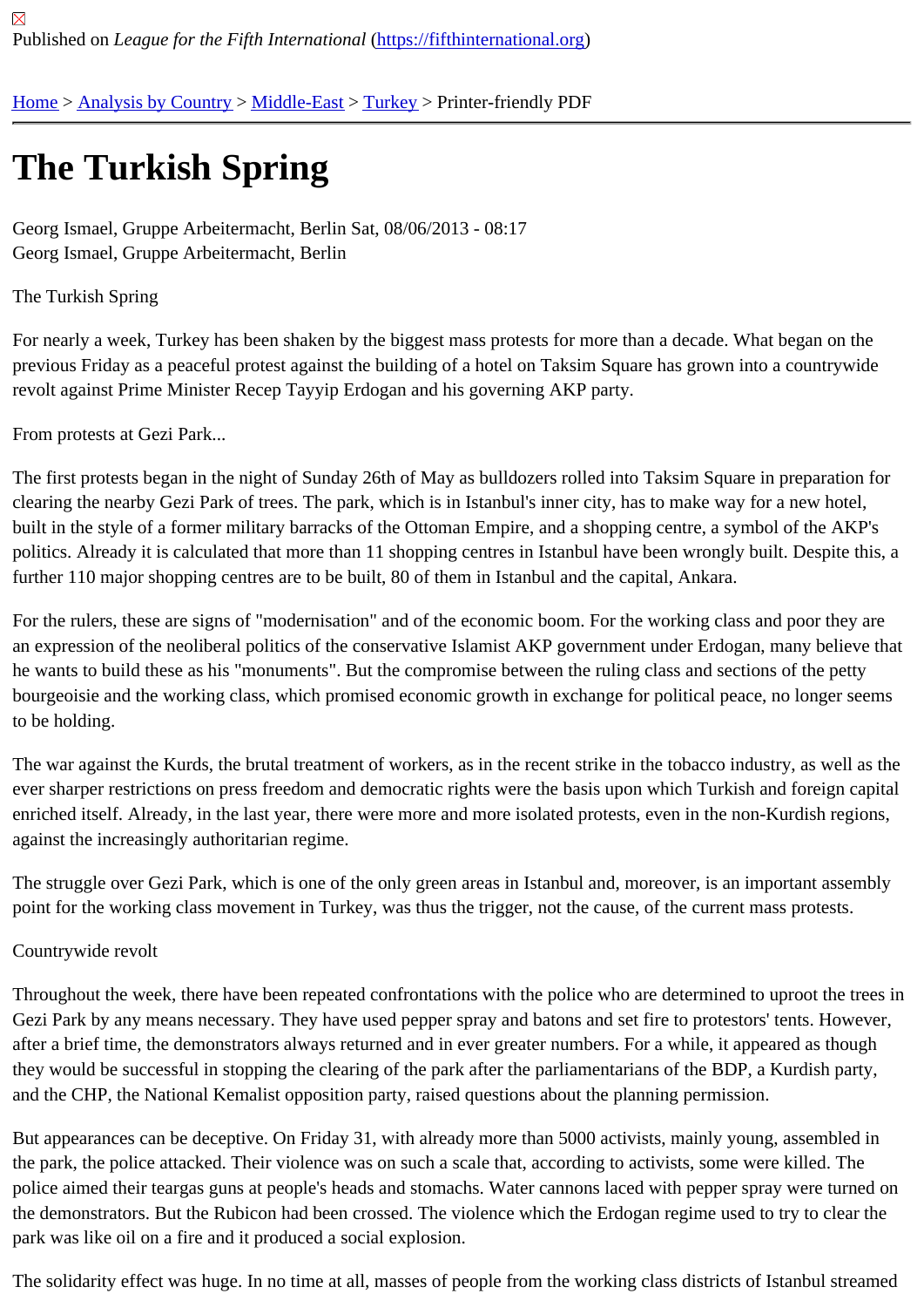onto the streets with youth and women particularly in the frontline of the struggle. Even sections of the petty bourgeoisie showed their solidarity. Clubs stayed closed and local shopkeepers and residents opened their doors to give help to the wounded. A well-known TV reporter even interrupted their programme and openly called on people to protest.

In street fighting that lasted for hours, and in which the police acted with unbelievable harshness, demonstrators attempted to take over the park and force out the hated police. On Saturday, they were able to take back control of Taksim Square. In the meantime, the protests had spread to over 70 cities. The demands have also become more radical, more and more often one heard slogans calling for the fall of the government.

However, the violence from the side of the government also increased. Although the police were forced to flee from Taksim Square, they then regrouped in other parts of the city. Hundreds were arrested and many were seriously injured. Erdogan himself made a provocative speech that made it clear that he would make no compromise but wanted to provoke a showdown with the working class.

"Marauders, terrorists and extremist" he called the people on the streets. By contrast, he himself was a "servant of the people". Shortly before his trip abroad, he did indicate that there would be an investigation into whether police violence had been "disproportionate" but for the political demands he had nothing but scorn. About the protests over Gezi Park he said, "you want trees? You can have trees. Perhaps we could even plant some in your gardens." On the building of the projects, however, he would not be budged. Although he had the advantage of press censorship and the loyalty to the government of most of the mass media, by this stage, the scale of the protests had grown so much that they could no longer be concealed.

That was above all because of the unbelievable scale of the solidarity with the resistance. Erdogan was unable to fully control the flow of information unless he wanted to take down the entire Internet, and that would have provoked an "all or nothing" situation.

There were others who did not want that, above all, the hypocritical politicians of the USA and EU. After days of bloody confrontations, they began to notice that the violence was "leading to unrest" and that it should be "kept within reasonable bounds". Thus the German government let it be known via the Human Rights Commissioner, Loening, that they were "concerned at the developments in Istanbul and other cities in Turkey". Freedoms of speech and assembly in a democracy should be "fundamental rights that are upheld and protected. Levelheadedness and de-escalation on all sides" were the needs of the moment.

Above all, they saw the danger of a destabilisation of a government that they want to see maintained, particularly in order to carry out the policies of privatisation and neoliberalism in the interests of the leading imperialists within the European Union. It was not the violence of the state as such that was condemned, but the massive resistance it provoked that gave cause for concern.

However, even within the movement there are also false friends, namely the Kemalist party, CHP. Although it is a secular party and might appear as a progressive alternative to the AKP and Erdogan, from a social point of view this party is at least as dangerous a threat to the movement as the current government. It is a determined champion of the war against the Kurds. They have no objections to privatisation and the AKP's pro-Turkish capital policies, they would only seek to implement them by different means, in short, they want to pursue policies for Capital themselves, instead of leaving it to the AKP.

But there is one not unimportant fact that distinguishes the CHP from the AKP. The CHP has very strong ties to the military and the generals who are certainly not pleased by the limits that Erdogan has placed on their powers. As long as the protests are directed against the AKP, the CHP presents itself as the opposition. However, should it come to the overthrow of the government, the CHP would immediately push for the military to take the lead in the state, at least if the working class itself could not offer, and fight for, an alternative.